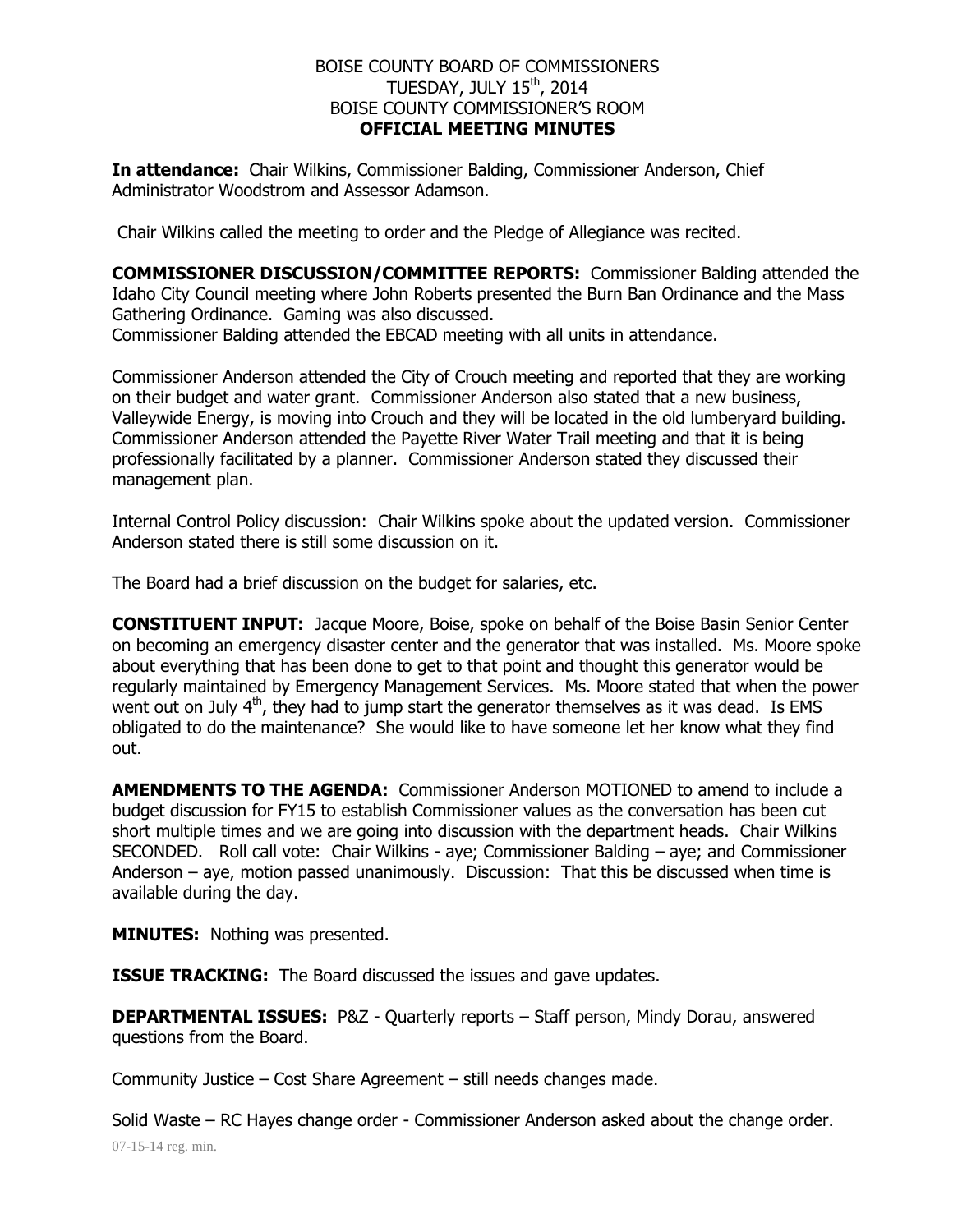Commissioner Anderson MOTIONED to sign the Boise County Contract Change Order #3 to RC Hayes Construction for adjustment by Centra Engineering in the amount of \$2,703.00. Commissioner Balding SECONDED. All ayes, motion passed.

Emergency Management – John Roberts gave a fire update for the Garden Valley area and spoke about the Grimes Pass fire. Mr. Roberts requested that the Board move forward on an emergency declaration. Sheriff Roeber spoke about the command general staff meeting.

RedZone computer policy – The Board stated it looks good. John Roberts will have the fire chiefs sign them and bring back to the Board to sign.

Commissioner Balding MOTIONED to adopt the Equipment Use Agreement for the Toughbooks for each of the fire departments for Mr. Roberts to take to them, get them signed and back to him. Commissioner Anderson SECONDED. All ayes, motion passed.

Road Department – request for purchase over \$1,000 – Bill Jones presented a quote from Ennis Traffic Safety Solutions and stated the funds are to come out of 02-00 693-00. Commissioner Anderson MOTIONED to approve the purchase request by the Boise County Road & Bridge Department for purchase in excess of \$1000 to accomplish the Banks Lowman Road striping, the estimate is \$27,017 for materials, which is within their account balance fund 02, account 0693. Commissioner Balding SECONDED. All ayes, motion passed.

**CONTRACTS/AGREEMENTS/GRANTS:** Computer purchase – Commissioner Anderson handed out information on the bids. Chair Wilkins stated she liked the Dell state bid products. Commissioner Balding also stated that she agreed with the state bid. The Board agreed to reject all bids received and utilize the State contract with Dell. Chair Wilkins MOTIONED that this Board go with the State contract bid from Dell for purchase of the computers in the amount of \$29,121.46 with a portion of those being paid out of the sheriff's office E911 for computers, monitors and install. The reason in justifying going with the second lowest is the product recognition and name and this Board is uncomfortable going with the other company as we are not familiar with and there isn't that much of a price difference. Commissioner Balding SECONDED. All ayes, motion passed.

Chair Wilkins MOTIONED to approve those computers be shipped to this office, Miner's Exchange Building, to be distributed to the appropriate departments and for those departments to make arrangements with Computer Arts for the install of the new computers and equipment. Commissioner Balding SECONDED. All ayes, motion passed.

**DEMAND WARRANTS:** The demand warrant is for McConnell Law PLLC in the amount of \$2,000. Commissioner Balding asked how long are we continuing with this contract? Additional information is needed from Prosecutor Gee. Commissioner Balding MOTIONED to pay the demand warrant to McConnell Law PLLC in the amount of \$2000 for service for the month of June. Commissioner Anderson SECONDED. All ayes, motion passed.

**INDIGENT:** Chair Wilkins MOTIONED to go into executive session per I.C. 67-2345(1)(d) on cases 14-07-A, 14-05-F and 14-07-B. Commissioner Balding SECONDED. Roll call vote: Chair Wilkins – aye; Commissioner Balding – aye; Commissioner Anderson - aye, motion passed unanimously. Coming out of executive session, Chair Wilkins made the following MOTION; to approve 14-07-A, approve 14-05-F as requirement have been met and 14-07-B. Commissioner Balding SECONDED. Roll call vote: Chair Wilkins – aye; Commissioner Balding – aye; Commissioner Anderson - aye, motion passed unanimously.

**PA ISSUES:** Prosecutor Gee discussed the following: RedZone Equipment Agreement – The Board has approved and Mr. Roberts is taking care of getting them signed.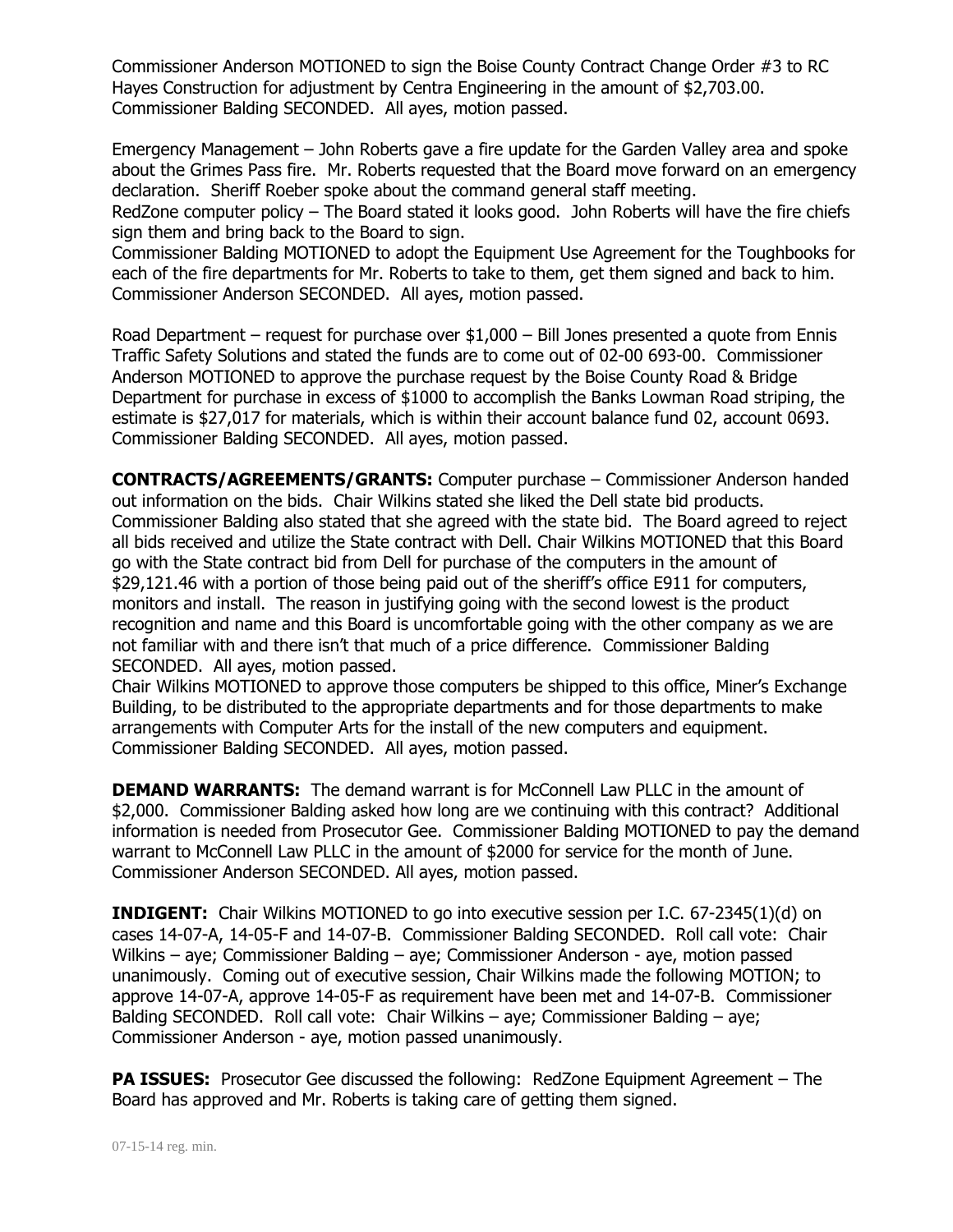Beaubien letter – ready for Board signatures. Chair Wilkins MOTIONED to sign the letter to John Beaubien at 153 Clear Creek Drive, as submitted. Commissioner Balding SECONDED. All ayes, motion passed.

Weilmunster MOU update – no response as of this morning. Prosecutor Gee is hoping to hear this week.

Gaming committee timetable - First meeting will be July 30<sup>th</sup>, Prosecutor Gee will brief and answer questions, August  $20<sup>th</sup>$  meeting will be to gather information from the committee and parties, deliberation will be August  $27<sup>th</sup>$  by the committee to decide whether there is support or not and make a recommendation to the Board to have an advisory vote and if yes to a vote, we will need to have the information before September  $5^{\text{th}}$ .

Spoke about the change order for Solid Waste Transfer Station, asked that Centra Engineering reimburse the County.

Commissioner Balding asked how much longer Ms. McConnell will be working with P&Z. Prosecutor Gee stated he will discuss at a later time.

Chair Wilkins MOTIONED to go into executive session per I.C. 67-2345(1)(f): Pending Litigation and EXECUTIVE SESSION per I.C. 67-2345(1)(b): Personnel. Commissioner Balding SECONDED. Roll call vote: Chair Wilkins - aye; Commissioner Balding – aye; and Commissioner Anderson – aye, motion passed unanimously. Chair Wilkins stated, after coming out of executive session, that updates were given by Prosecutor Gee and a document submitted will be fine-tuned and resubmitted to the Board. Personnel portion, no action was taken.

Chair Wilkins MOTIONED to go into executive session per I.C. 67-2345(1)(b): Personnel. Commissioner Balding SECONDED. Roll call vote: Chair Wilkins - aye; Commissioner Balding – aye; and Commissioner Anderson – aye, motion passed unanimously. Coming out of executive session, Commissioner Wilkins MOTIONED to appoint Rora Canody as the P&Z Administrator with an increase of salary as presented on the payroll addition form. Commissioner Balding SECONDED. Commissioner Anderson added to the motion that the position includes a newly revised job description. Roll call vote: Chair Wilkins - aye; Commissioner Balding – aye; and Commissioner Anderson – aye, motion passed unanimously.

Chair Wilkins MOTIONED to go into executive session per I.C. 67-2345(1)(b) under personnel again. Commissioner Balding SECONDED. Roll call vote: Chair Wilkins - aye; Commissioner Balding – aye; and Commissioner Anderson – aye, motion passed unanimously. Coming out of executive session per I.C. 67-2345(1)(b), personnel; this Board had discussion with

staff and personnel from P&Z, notifying them of the change of the administration, ie; that Ms. Rora Canody is now the administrator for the Planning & Zoning Department.

07-15-14 reg. min. **P&Z PUBLIC HEARING:** Camp Ivydale Lot Line Vacation – Administrator Rora Canody spoke about the staff report and answered questions. There was no input from the public. Chair Wilkins closed the public hearing and re-opened the regular meeting. The Board deliberated and discussed. Chair Wilkins MOTIONED that the Board of County Commissioners approve the FCO's for the Boise Church of Christ-Camp Ivy Dale lot line vacation 2014-003. Findings of Fact: 1) the applicants are requesting to combine parcels RP05N05E030650, RP06N05E346063, RP06N05E348461 and RP06N05E349500 into one lot of record. 2) the proposed lot combination will result in one lot approximately 23.8 acres in size. 3) that Assessor Adamson has submitted comments, stating objections, to the applicant. 4) Central District Health submit a letter of objections, if any, to the lot line vacations. 5) subject property has access from the South Shaw Gulch Road. 6) subject property has existing structures used by the church camp. Conclusions of Law for this request; the Board of County Commissioners finds and concludes the following regarding the Standards of Review of lot line vacations found in the Boise County Subdivision Ordinance Chapter 6, Section 1, the conditions of this approval are as follows: The applicants shall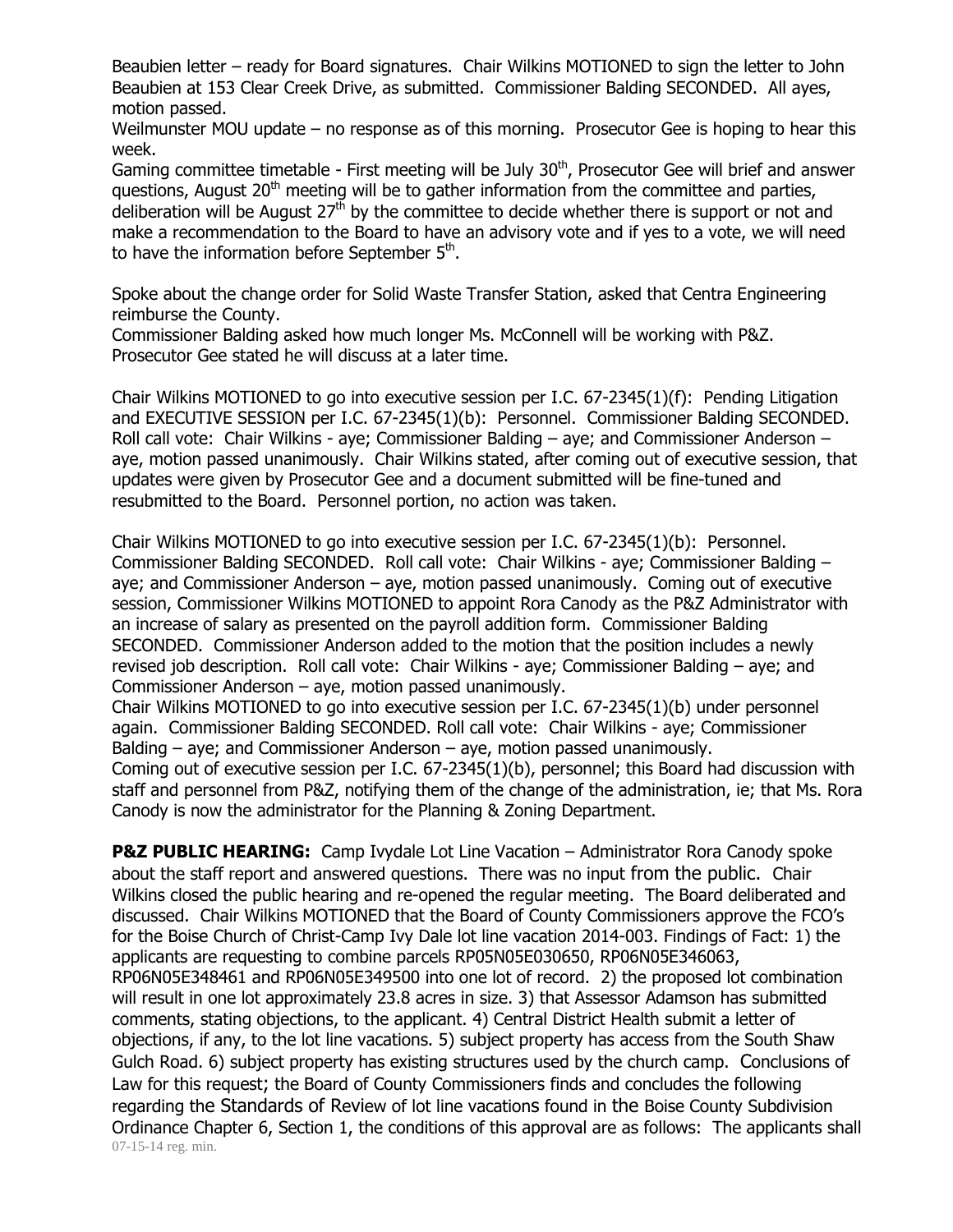present, to the Planning and Zoning Department for review, prior to recording the following information: a) Record of Survey (Mylar) showing the boundary of the one (1) new lot, b) reduced  $8\frac{1}{2}$ " x11" copy of the Record of Survey, c) a deed from the Applicant to the Applicant with the new legal description for the new lot attached, d) proof from the Boise County Treasurer that all property taxes have been paid to date.

A lot line vacation does not become valid until such time as the forms and exhibits are approved and signed by the Planning and Zoning Administrator and recorded in the Boise County Recorder's Office. The lot line vacation does not become complete until deeds granting the lot line vacation to the respective owners are also recorded with the Boise County Recorder's Office.

Order: Based upon the Findings of Fact, Conclusions of Law and Conditions of Approval contained herein, the Boise County Board of County Commissioners approves Lot Line Vacation #14-003 for Boise Church of Christ-Camp Ivy Dale, contingent upon the applicant satisfying all of the conditions set forth above. The Boise County Board of Commissioners reserves the right to withdraw its approval if the applicant fails to adequately satisfy these conditions. Commissioner Anderson SECONDED. Roll call vote: Chair Wilkins - aye; Commissioner Balding – aye; and Commissioner Anderson – aye, motion passed unanimously.

**Declaration of Emergency for fire** - Chair Wilkins MOTIONED to approve Boise County Resolution 2014-45, a Boise County resolution to declare a disaster emergency. Whereas, there is threat to life and property in Boise County as the result of the Whiskey Complex Wildland Fire, which started on July  $14<sup>th</sup>$ , 2014 and continues and whereas, a disaster emergency as defined in Section 46-1002, Idaho Code, is in existence in Boise County, due to the imminent threat to life and property created by uncontrolled wildfire within unincorporated properties of Boise County and whereas, Section 46-1011, Idaho Code, authorizes the Commissioners of Boise County, Idaho to declare a disaster emergency to authorize the furnishing of aid and assistance, there-under; now therefore, be it resolved and declared by the Boise County Board of Commissioners, as follows: 1) a disaster emergency is hereby declared to exist within Boise County, created by the wildfire and creating an imminent threat to life and property, 2) these conditions require the activation of the response and recovery aspects of all applicable local disaster emergency plans and 3) such disaster may require state emergency assistance to supplement local efforts to protect, rehabilitate and replace public property and to provide a coordinated multi-agency effort to mitigate, avert and lessen the threat and impact of the disaster. Commissioner Anderson SECONDED. Roll call vote: Chair Wilkins - aye; Commissioner Balding – aye; and Commissioner Anderson – aye, motion passed unanimously.

**EBCAD:** Commissioner Anderson spoke about the service levels and there was discussion on MOU's not in place. Commissioner Anderson stated we need to make a plan going forward, Chair Wilkins asked if they (the Board) are in agreement that they need to draft a cooperative MOU or Joint Powers Agreement with Garden Valley EMS, Horseshoe Bend and EBCAD. Commissioner Anderson will work on with John Roberts on this.

The budget hearings are scheduled for August  $26<sup>th</sup>$ , 11:00 am for EBCAD and 2:00 pm for Boise County.

**Budget Discussion** – the discussion was concerning the cost of living increase. The Board would like to see \$.40 across the board for all employees. Commissioner Anderson MOTIONED that for the FY 2015 budget, all full-time employees and all current permanent part-time receive a \$.40 per hour increase in salary for FY 15 for budgeting going forward from this years' current salary. Chair Wilkins SECONDED. Clarification: excludes seasonal, part-time, temporary, employees. Roll call vote: Chair Wilkins - aye; Commissioner Balding – aye; and Commissioner Anderson – aye, motion passed unanimously.